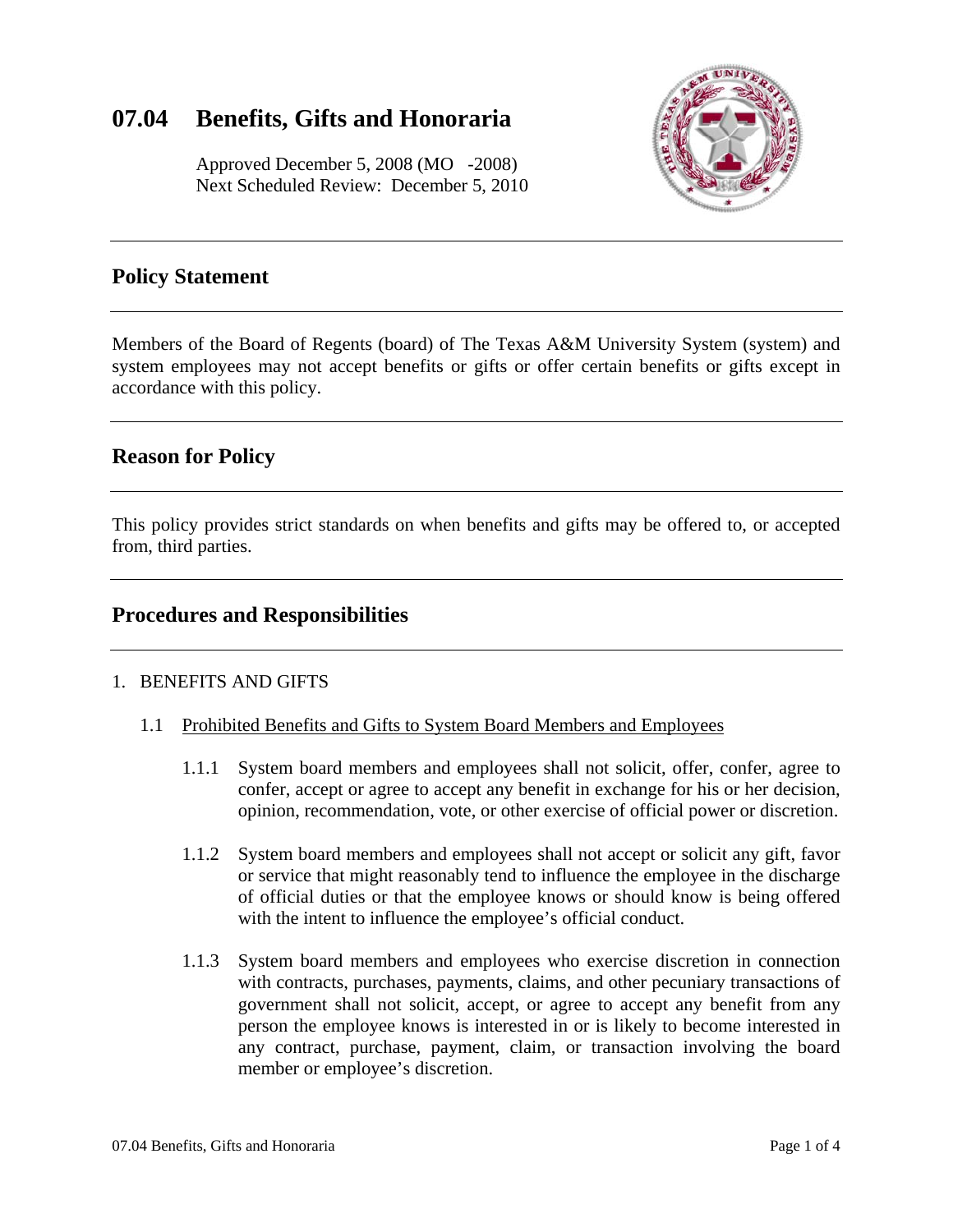- 1.1.3.1 EXCEPTION: System board members and employees may accept food, lodging, transportation, or entertainment from persons or entities he or she knows or reasonably should know are interested in or likely to become interested in a contract, purchase, payment, claim, decision, or transaction involving the exercise of the board member's or employee's discretion only if the board member or employee is a "guest" as defined by Texas law. A Board member or employee is a "guest" if the person or a representative of the entity providing the food, lodging, transportation, or entertainment is present at the time the food, lodging, transportation, or entertainment is received or enjoyed by the board member or employee.
- 1.1.3.2 Board members, the chancellor, presidents, and agency directors are required to report any such benefits valued at over \$250 on their annual disclosure statements filed with the Texas Ethics Commission.
- 1.1.4 A benefit that is otherwise allowed by system policy is nevertheless prohibited if it is offered in exchange for official action, as described above.
- 1.1.5 System board members and employees who receive an unsolicited benefit that the employee is prohibited from accepting by law may donate the benefit to a governmental entity that has the authority to accept the gift or may donate the benefit to a recognized tax-exempt charitable organization formed for educational, religious, or scientific purposes.

#### 1.2 Permitted Benefits and Gifts to System Board Members and Employees

System board members and employees may accept the following:

- (a) Gifts or other benefits conferred on account of kinship or a personal, professional, or business relationship independent of the employee's status as a board member or employee;
- (b) A fee prescribed by law to be received by the board member or employee or any other benefit to which the employee is lawfully entitled or for which the board member or employee gives legitimate consideration in a capacity other than as a system board member or employee;
- (c) A gift, award, or memento that is received from a lobbyist who is required to make reports under Chapter 305 of the Government Code;
- (d) Items having a value of less than \$50, not including cash or negotiable instruments; and
- (e) Plaques and similar recognition awards, including achievement and recognition awards from the system.
- 1.3 System employees shall disclose to their respective chief executive officers (CEOs) any benefit received in the course of official business having a value of more than \$250.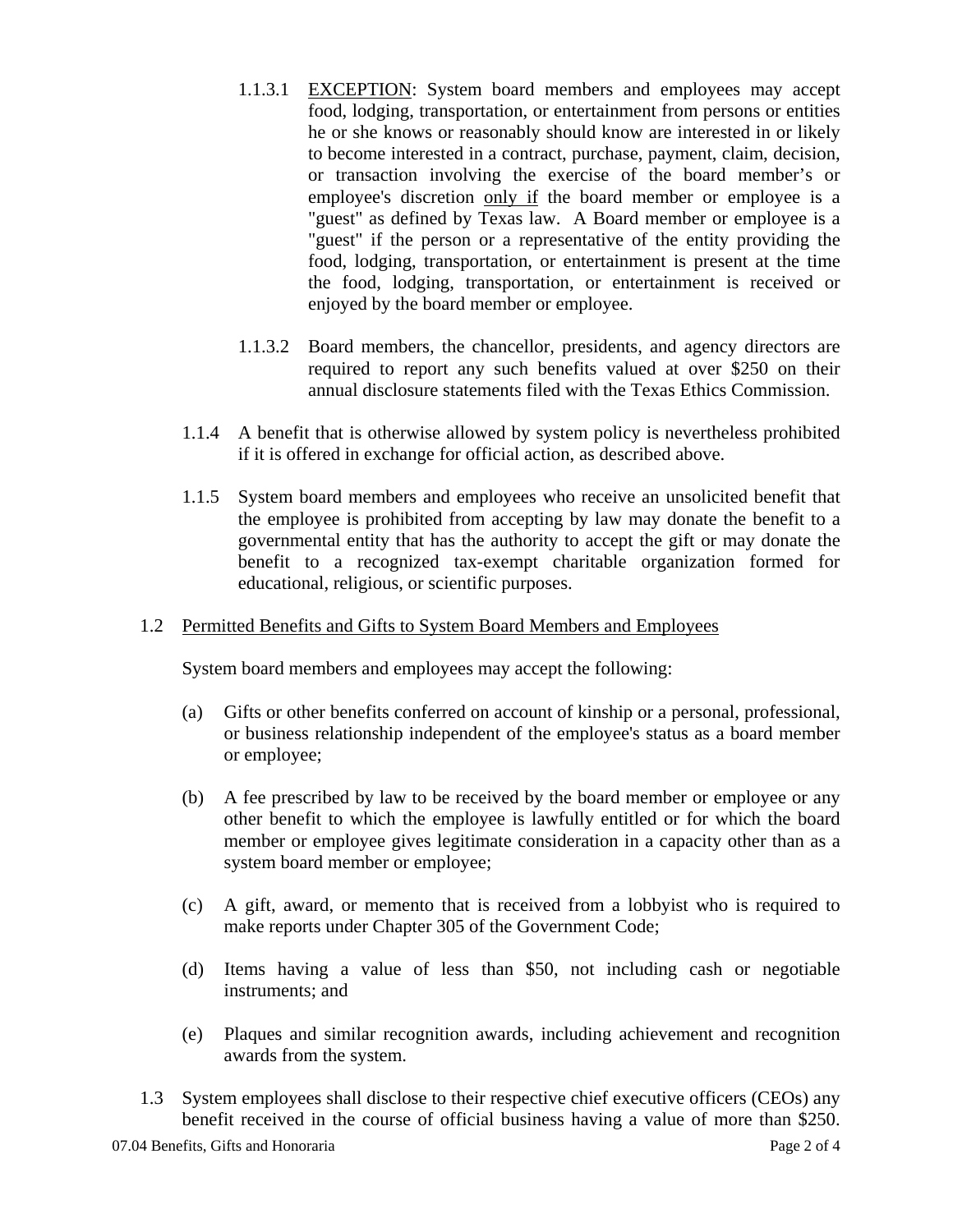The chancellor, presidents and agency directors shall make such disclosures to the system board. Board members shall make such disclosures to the board's Committee on Audit.

- as follows: 1.4 Board members are subject to all the requirements of system travel regulations, except
	- 1.4.1 Reimbursement for expenses other than transportation, meals and lodging incurred by board members while traveling on official business may be reimbursed to board members from gift fund accounts even though they may not be reimbursable from other funding sources.
	- 1.4.2 When a board member engages in travel for which compensation is to be received from any source other than system funds, the member shall not submit a claim under the provisions of system travel regulations. A board member who receives an overpayment for a travel expense shall reimburse the system for the overpayment.
	- 1.4.3 A request by a board member for travel outside the United States must be approved by the Governor in advance if the source of funding is money other than gift funds or contracts and grants. Forms and procedures prescribed by the Office of the Governor shall be utilized.

#### 2. HONORARIA

- 2.1 System board members and employees shall not solicit, accept, or agree to accept an honorarium in consideration for services they would not have been asked to provide but for their official position or duties. This prohibition includes a request for or acceptance of a payment made to a third party if made in exchange for such services.
- 2.2 System board members and employees may accept the direct provision of or reimbursement for expenses for transportation and lodging incurred in connection with a speaking engagement at a conference or similar event. Meals provided as a part of the event or reimbursement for actual expenses for meals may also be accepted. Participation by the board member or employee in the event must be more than merely perfunctory.

#### 3. GIFTS TO PUBLIC OFFICIALS

- 3.1 If a system member provides tickets to a public official to allow the official and/or his or her guests to attend an event, an officer or employee of the system member or the board will serve as host to the official, and must attend the event.
- 3.2 System members may provide public officials with small, infrequent gifts of perishable food items delivered to their offices if such gifts are unsolicited and are not offered in exchange for action or inaction on the part of the public official.